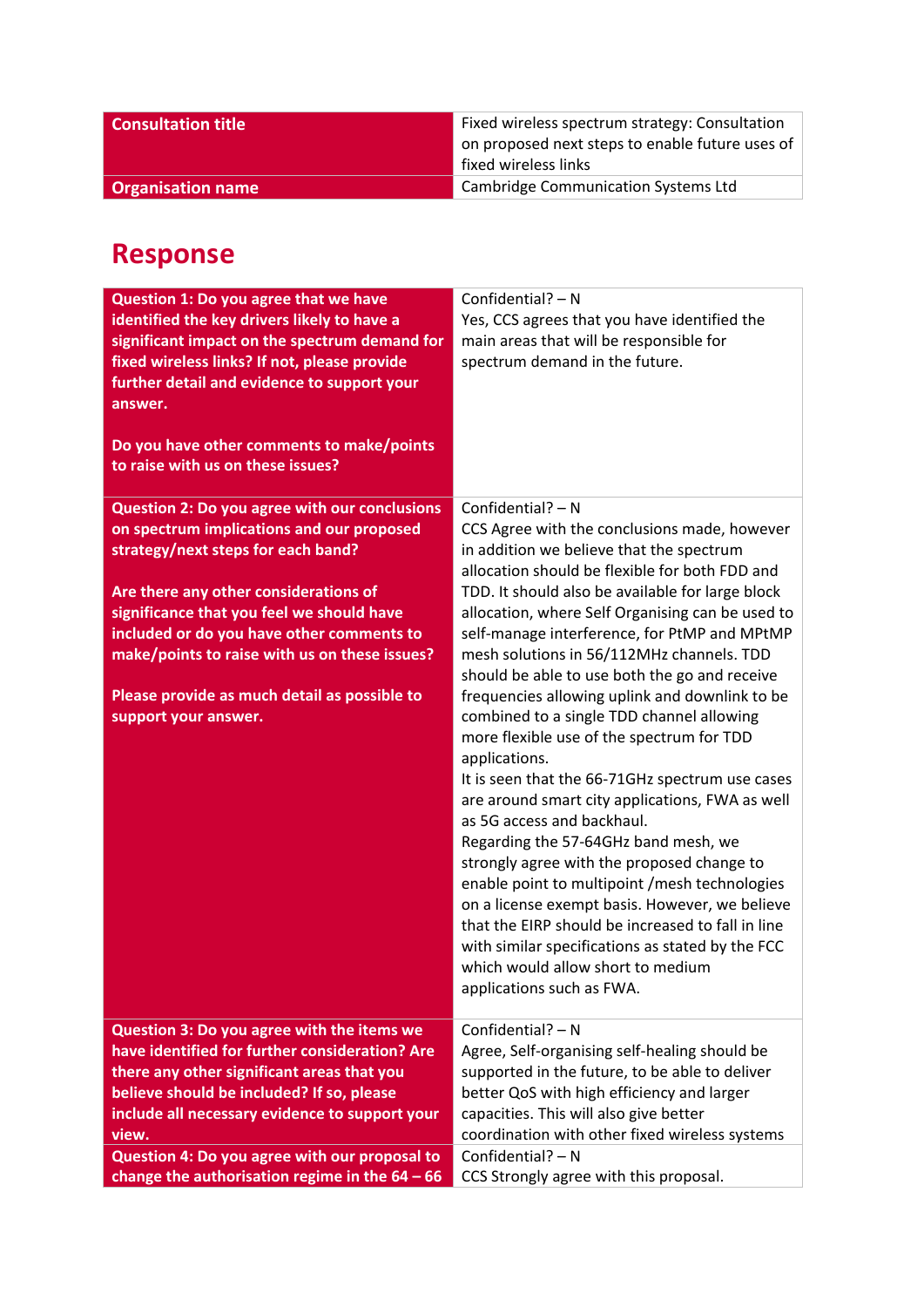| GHz band to licence exempt to create a<br>common authorisation approach across the 57<br>- 66 GHz band for fixed outdoor installation | This could free up opportunities for V band<br>FWA which could benefit small ISPs and<br>independent operators. This is something that |
|---------------------------------------------------------------------------------------------------------------------------------------|----------------------------------------------------------------------------------------------------------------------------------------|
| use and that this would be a benefit to UK                                                                                            |                                                                                                                                        |
|                                                                                                                                       | is being looked at already in the USA by Tier 2                                                                                        |
| citizens and consumers?                                                                                                               | companies and local municipalities.                                                                                                    |
|                                                                                                                                       | CCS believes that anything that can help access                                                                                        |
|                                                                                                                                       | to market for new and small businesses can                                                                                             |
|                                                                                                                                       | only be a good thing to improve digital                                                                                                |
|                                                                                                                                       | connectivity and the UK economy moving                                                                                                 |
|                                                                                                                                       | forward.                                                                                                                               |
| <b>Question 5:</b>                                                                                                                    | Confidential? - N                                                                                                                      |
|                                                                                                                                       | a) CCS feel that EIRP should be at least 55 dBm                                                                                        |
| a) Do you agree with the proposed new                                                                                                 | (irrespective of the 10dBm transmit power). We                                                                                         |
| technical conditions in Table 6 to facilitate                                                                                         | would encourage Ofcom went further and                                                                                                 |
| equipment intended for fixed outdoor                                                                                                  | aligned to FCC thereby allowing EIRP to 82dBm.                                                                                         |
| installation in the $57 - 66$ GHz band?<br><b>Please</b>                                                                              | This would then allow vendors to have a                                                                                                |
| provide evidenced views /alternatives if you                                                                                          | common set of requirements to work to,                                                                                                 |
| disagree with our proposal. Do you consider                                                                                           | standardising across the globe.                                                                                                        |
| any additional conditions should be mandated                                                                                          | For reference the FCC states the following                                                                                             |
| as part of a licence exemption to manage the                                                                                          | which is encouraging new market opportunities                                                                                          |
| interference environment?                                                                                                             | (Title 47, Chapter I, Subchapter A, part 15,                                                                                           |
|                                                                                                                                       | subpart C, Section 15.255)                                                                                                             |
| b) Do you agree with our assessment that the                                                                                          | A summary of the key points is:                                                                                                        |
| proposed changes in technical conditions will                                                                                         | Maximum conducted power = 500mw                                                                                                        |
| have minimal impact on existing use and are                                                                                           | $(+27dBm)$                                                                                                                             |
| appropriate to manage the future outdoor                                                                                              | Average EIRP shall not exceed +40dBm                                                                                                   |
| interference environment?                                                                                                             | or                                                                                                                                     |
|                                                                                                                                       | For fixed outdoor P2P transmitters<br>$\bullet$                                                                                        |
| c) Are there likely to be any fixed outdoor                                                                                           | average EIRP = $82 - 2*(51 - Ant dBi)$ but                                                                                             |
| installation use cases that will require                                                                                              | transmit EIRP is not required to reduce<br>below +40dBm                                                                                |
| operation at eirp levels above 55 dBm? If so,<br>please provide evidence of how the                                                   |                                                                                                                                        |
| coexistence with the different outdoor users                                                                                          | The FCC regime is preferred to the OFCOM                                                                                               |
| could be ensured?                                                                                                                     |                                                                                                                                        |
|                                                                                                                                       | requirement of reducing conducted power to<br>+10 dBm when using externally deployed high                                              |
|                                                                                                                                       | gain antennas.                                                                                                                         |
|                                                                                                                                       | b) Yes, agree that this will have minimal impact                                                                                       |
|                                                                                                                                       | on existing and future interference                                                                                                    |
|                                                                                                                                       | environment. It would be recommended that                                                                                              |
|                                                                                                                                       | any systems that would be allowed to operate                                                                                           |
|                                                                                                                                       | with higher EIRP should have built in intelligent                                                                                      |
|                                                                                                                                       | interference management systems.                                                                                                       |
|                                                                                                                                       | c) It is believed that allowing support of high                                                                                        |
|                                                                                                                                       | antenna gain and higher Tx power for longer                                                                                            |
|                                                                                                                                       | links in urban and rural areas, would also                                                                                             |
|                                                                                                                                       | enable the use for FWA where fibre is not cost                                                                                         |
|                                                                                                                                       | effective or practical.                                                                                                                |
|                                                                                                                                       | As these applications would be in rural rather                                                                                         |
|                                                                                                                                       | than urban areas the risk of interference is                                                                                           |
|                                                                                                                                       | reduced due to the distances that would be                                                                                             |
|                                                                                                                                       | involved. To ensure the coexistence with other                                                                                         |
|                                                                                                                                       |                                                                                                                                        |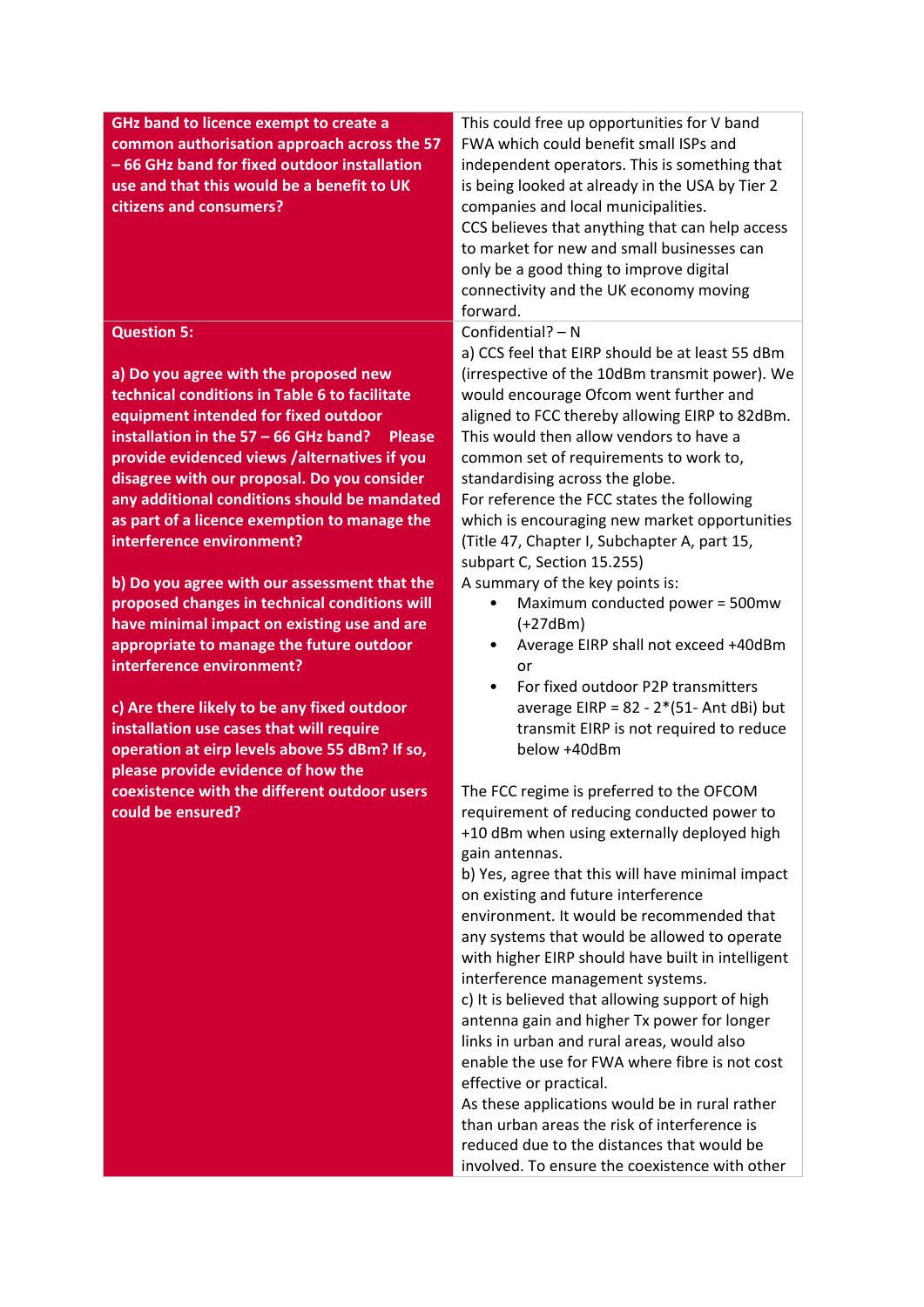|                                                                                            | outdoor users it is believed that any equipment<br>operating above 55dBm should have built in<br>interference awareness. The systems deployed<br>in this band should be able to intelligently<br>manage interference using both time and<br>frequency agility, as well as rerouting on<br>alternative paths as required in mesh networks. |
|--------------------------------------------------------------------------------------------|-------------------------------------------------------------------------------------------------------------------------------------------------------------------------------------------------------------------------------------------------------------------------------------------------------------------------------------------|
| <b>Question 6:</b>                                                                         | Confidential? - N                                                                                                                                                                                                                                                                                                                         |
|                                                                                            | a) We believe that the use cases will be similar                                                                                                                                                                                                                                                                                          |
| a) What are the use cases and technical                                                    | to the 57-66GHz band, encompassing both 5G                                                                                                                                                                                                                                                                                                |
| parameters envisaged for the 66 - 71 GHz                                                   | access and backhaul as well as fixed wireless                                                                                                                                                                                                                                                                                             |
| band? Are they likely to be similar to those in                                            | access.                                                                                                                                                                                                                                                                                                                                   |
| the 57 - 66 GHz band? If so, what are your                                                 | b) Regarding the technical parameters though                                                                                                                                                                                                                                                                                              |
| views on extending the same or similar<br>technical conditions as described above for the  | CCS believe that these should be as stated in<br>the response to question 5, where the EIRP                                                                                                                                                                                                                                               |
| 57 - 66 GHz band (both existing wideband data                                              | should be greater than 55 dBm (irrespective of                                                                                                                                                                                                                                                                                            |
| transmission (SRD) and new fixed outdoor                                                   | the 10dBm transmit power or 30dBi antenna                                                                                                                                                                                                                                                                                                 |
| technical conditions) to the $66 - 71$ GHz band                                            | gain)                                                                                                                                                                                                                                                                                                                                     |
| to facilitate both fixed and mobile use cases.                                             | This would allow longer connections for 5G                                                                                                                                                                                                                                                                                                |
|                                                                                            | access and backhaul as well as serving FWA for                                                                                                                                                                                                                                                                                            |
| b) Please provide your view on whether the                                                 | areas where fibre is not an alternative.                                                                                                                                                                                                                                                                                                  |
| technical parameters of wideband data                                                      | We would like to highlight that this band should                                                                                                                                                                                                                                                                                          |
| transmission (SRD) as shown in Figure 4 are                                                | also cover point to multipoint and multipoint to                                                                                                                                                                                                                                                                                          |
| suitable to facilitate mobile/portable                                                     | multipoint /mesh systems for the development                                                                                                                                                                                                                                                                                              |
| equipment including use outdoor? If you do                                                 | of 5G as it is seen that most future networks in                                                                                                                                                                                                                                                                                          |
| not consider they are suitable, what                                                       | this area would be of a mesh topology allowing                                                                                                                                                                                                                                                                                            |
| alternative technical parameters do you think                                              | the capacities and availabilities that 5G is                                                                                                                                                                                                                                                                                              |
| should be considered?                                                                      | looking to deliver especially in the dense urban<br>environments.                                                                                                                                                                                                                                                                         |
| Please provide as much detail to your answer                                               | This has also been observed with some of the                                                                                                                                                                                                                                                                                              |
| as possible and your considerations on the                                                 | 5G innovation test beds that are being                                                                                                                                                                                                                                                                                                    |
| co-existence aspects.                                                                      | deployed in the UK highlighting the need for                                                                                                                                                                                                                                                                                              |
|                                                                                            | mesh topology with self-healing and higher                                                                                                                                                                                                                                                                                                |
|                                                                                            | EIRP to achieve these 5G demands.                                                                                                                                                                                                                                                                                                         |
| Question 7: Do you agree that there is a                                                   | Confidential? - N                                                                                                                                                                                                                                                                                                                         |
| continued need for future low capacity fixed                                               | Agree that there will still be a small need for                                                                                                                                                                                                                                                                                           |
| link applications?                                                                         | low capacity links in the future, which could be                                                                                                                                                                                                                                                                                          |
|                                                                                            | addressed by these bands. However, CCS are                                                                                                                                                                                                                                                                                                |
| If so, please provide information to support                                               | seeing that in most industries the demand for                                                                                                                                                                                                                                                                                             |
| your view and what alternatives you would<br>consider appropriate should the upper 1.4 GHz | data is shifting towards higher capacities.                                                                                                                                                                                                                                                                                               |
| band no longer be available.                                                               |                                                                                                                                                                                                                                                                                                                                           |
|                                                                                            |                                                                                                                                                                                                                                                                                                                                           |
| Please provide clear evidence to support the                                               |                                                                                                                                                                                                                                                                                                                                           |
| reasons for your views.                                                                    |                                                                                                                                                                                                                                                                                                                                           |
| <b>Question 8:</b>                                                                         | Confidential? - N                                                                                                                                                                                                                                                                                                                         |
|                                                                                            | In General, the more spectrum that is made                                                                                                                                                                                                                                                                                                |
| Do you consider there is merit in considering                                              | available the better for the consumers.                                                                                                                                                                                                                                                                                                   |
| making the bands 52 GHz and 55 GHz available                                               | This band should would need to be allocated in                                                                                                                                                                                                                                                                                            |
| under alternative authorisation approach(es)                                               | a way that allows it to be fully utilised be that                                                                                                                                                                                                                                                                                         |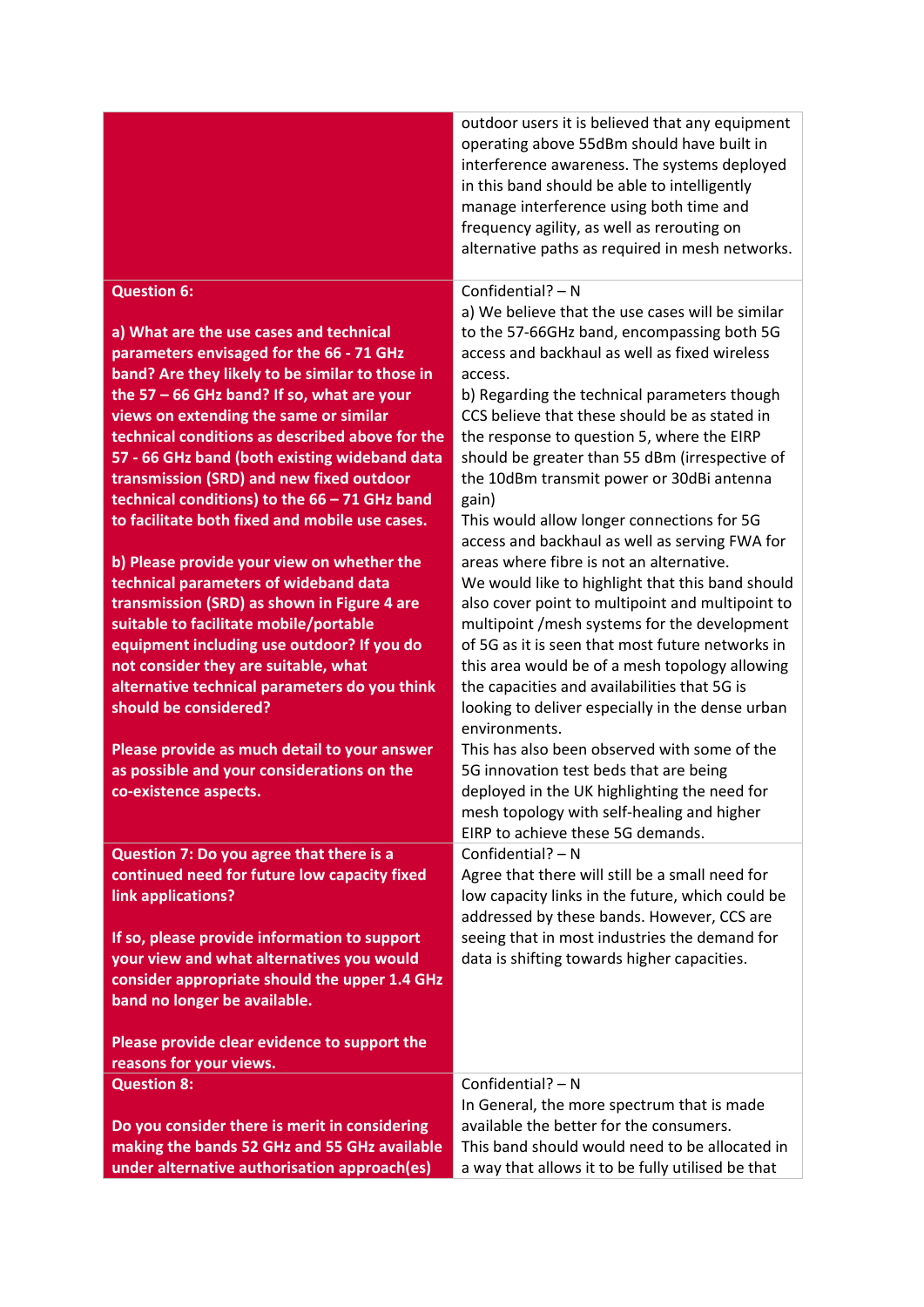| such as block assignment? If so, what would<br>you consider to be the best approach(es)?<br>Please provide detailed views to support your<br>response.                                                                                                                                                                                                                                                                                                                                                                                                                            | by having the band license exempt or by<br>licensing also allowing use of mesh systems as<br>well as PtP and PtMP systems.<br>Issues have been seen when specific bands are<br>allocated to specific operators who then restrict<br>the use of the spectrum or manage it<br>inefficiently. There are companies who have sat<br>on their frequencies which restricts what other<br>operators and disruptive newcomers can do.<br>The main issue arising at the moment in most<br>places is that of interference, due to the high<br>concentration of radio links. CCS believes that<br>the way forward is to have the Interference<br>intelligently managed by system rather than the<br>user. This can be done by the use of<br>interference aware systems managing its own<br>channel usage. Alternatively, new spectrum in<br>both microwave and mmwave bands could be<br>managed on a coordinated, and shared basis,<br>using SAS (Spectrum Allocation Servers). See<br>question 9 below. |
|-----------------------------------------------------------------------------------------------------------------------------------------------------------------------------------------------------------------------------------------------------------------------------------------------------------------------------------------------------------------------------------------------------------------------------------------------------------------------------------------------------------------------------------------------------------------------------------|----------------------------------------------------------------------------------------------------------------------------------------------------------------------------------------------------------------------------------------------------------------------------------------------------------------------------------------------------------------------------------------------------------------------------------------------------------------------------------------------------------------------------------------------------------------------------------------------------------------------------------------------------------------------------------------------------------------------------------------------------------------------------------------------------------------------------------------------------------------------------------------------------------------------------------------------------------------------------------------------|
| <b>Question 9:</b><br>Do you think we should review our<br>authorisation approach to any other band<br>used for fixed wireless links?                                                                                                                                                                                                                                                                                                                                                                                                                                             | Confidential? - N<br>It would be recommended to look at a shared<br>spectrum approach like CBRS as done by the<br>FCC in the USA. Details are found in FCC Rule<br>Part 96                                                                                                                                                                                                                                                                                                                                                                                                                                                                                                                                                                                                                                                                                                                                                                                                                   |
| <b>Question 10:</b><br>a) How do you envisage W band and D band<br>will be used for mobile backhaul provision and<br>the likely timescales? Please provide as much<br>detail as possible on deployment scenarios<br>and whether this would include indoor use.<br>Are there any other types of applications<br>(other than mobile backhaul) that could be<br>suited for these bands?<br>b) What are your views on the most<br>appropriate authorisation approach for the W<br>and D bands? Please provide as much detail<br>and technical evidence as possible in your<br>answer. | Confidential? - N<br>a) It is believed that W and D band will be used<br>for mobile backhaul in the future. It is hard to<br>say when operators will take up on this and<br>deploy such scenarios.<br>b) Regarding the approach to the W and D<br>bands we would recommend that this is not<br>restricted to PtP and would give unlicensed or<br>block allocation to mesh and Multipoint to<br>multipoint networks for both indoor and<br>outdoor use. This would allow meshed 5G<br>networks to be deployed quickly and easily in<br>dense urban environments.                                                                                                                                                                                                                                                                                                                                                                                                                              |
| <b>Question 11: Which capacity enhancing</b><br>technique(s) are you using or planning to use?<br>Please provide detail / evidence and clearly<br>explain why and how each technique is<br>planned to be used and if you consider there<br>are any other aspects that should be<br>considered.                                                                                                                                                                                                                                                                                    | Confidential? $- N$<br>CCS have developed cognitive radio intelligence<br>SON using dynamic spatial multiplexing<br>techniques to ensure that system capacity is<br>delivered at maximum spectral efficiency,<br>within a single frequency channel. This is<br>achieved by continually measuring self and 3rd<br>party interference and then harnessing switch<br>beam antennas or multiple high capacity                                                                                                                                                                                                                                                                                                                                                                                                                                                                                                                                                                                    |